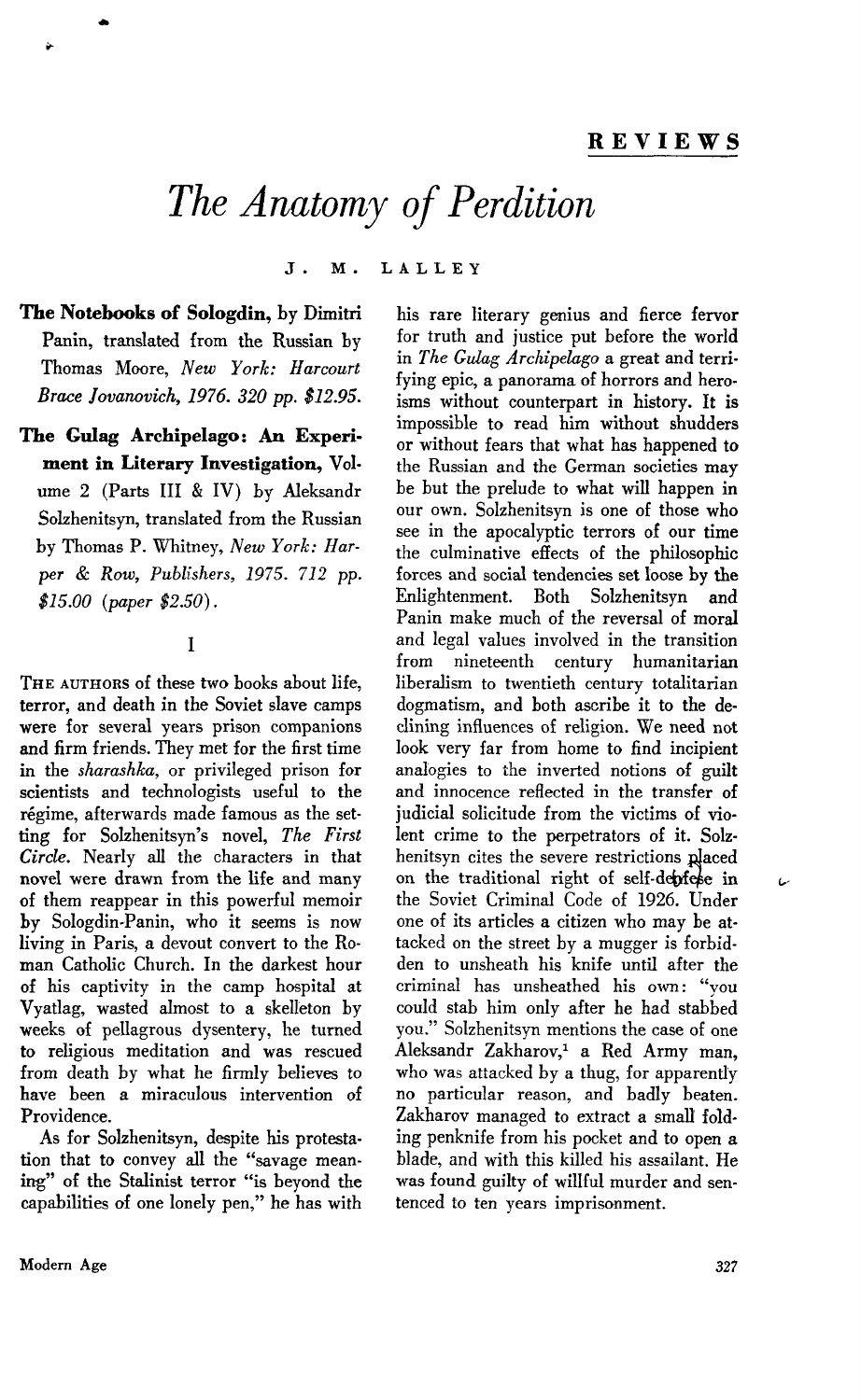- "Why, what was I supposed to do?" the astonished Zakharov asked the court.
- "You should have fled," snapped the prosecutor.

The twenties, the thirties, the fifties! Who does not remember that eternal threat hovering over the citizen: Don't go where it's dark! Don't come home late! Don't wear your watch! Don't carry money with you! Don't leave the apartment empty! Locks! Shutters!  $\log s! \ldots$ 

In the file of the *Literaturnaya Gazeta*  for September, 1955, Solzhenitsyn found an account of a man who was beaten to death in a Moscow street alongside a house occupied by two families who watched the performance from their windows but made no effort to interrupt it. Another witness, however, this one a retired officer and an Old Bolshevik, became indignant and demanded that the two families be charged with abetting a murder. The editor of the *Gazeta,* to whom the complaint seems to have been brought, agreed that the incident was indeed deplorable hut unhappily not illegal. Some who read this may recall the case, a decade ago or thereabouts, of a Miss Kitty Genovese whose screams drew no response when she was similarly attacked and murdered in full view of dozens, perhaps hundreds, of freeborn, freedom-loving American apartment house dwellers, not one of whom bothered even to inform the police.

#### II

IN *THE* MARXIST scheme of things, as Solzhenitsyn explains, common criminals-such as thieves, muggers, murderers, rapists and so on-are deemed authentic members of the *Lumpenproletariat* with a wholly commendable disdain for the institution of private property. Thus in the eyes of the Party ideologues they constitute a "friendly element" and are seen as potential allies or auxiliaries in the class war, and are accordingly treated with special consideration. In the prison camps to which it is occasionally necessary to consign them-as when for example they fail to remember the important distinction between *state* and *pri· vate* property--they constitute a privileged caste-something close to an elite. It is an axiom sanctified by the Marxist revelation that criminals are what they are, not because of Original Sin or any other form of innate wickedness, but solely because of an unfavorable environment created by capi· talist greed and oppression. So it was that the Bolsheviks after their triumph in 1917 recognized the Russian criminals as

a revolutionary force that had to he guided into the mainstream of the proletariat ... and this would constitute no difficulty. An unprecedented multitude of newcomers grew up to join them, consisting of orphans of the civil war and famine-homeless waifs, or *besprizorniki,* and hoodlums. They warmed themselves at asphalt cauldrons during the New Economic Policy, and for their first lessons they learned to cut ladies' purses off their arms and to lift suitcases through train windows. . . .

Observing this, the Party theoreticians began to say to themselves and to one another:

. . Let us reeducate these healthy lumpenproletarians and introduce them into the system of conscious life! And the first communes came into existence for this purpose, and the first children's colonies, and the motion picture, *The Road to Life.* ...

Now, when more than forty years have gone by, one can look around and have doubts. Who educated whom? Did the Chekists reeducate the thieves or the thieves the Chekists? The *urka-the*  habitual thief-who adopted the Chekist faith became a *bitch,* and his fellowthieves would cut his throat. The Chekist who acquired the psychology of the thief became the energetic interrogator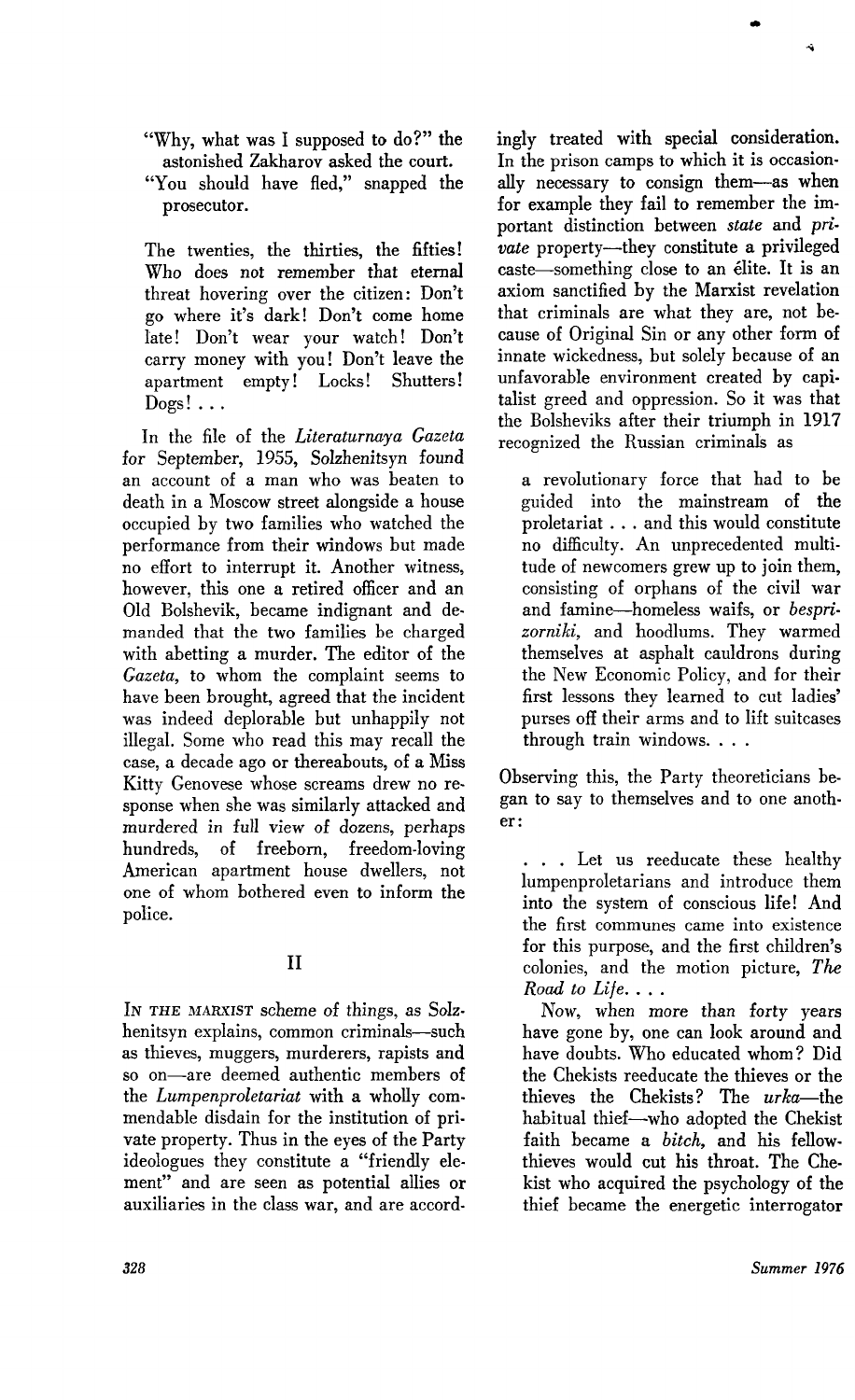... or else a resolute camp chiefsuch men were appreciated. They got the promotions. . . .

...

A *bitch* in the Gulag jargon meant a criminal who collaborated with the camp authorities and became a spy and informer. Such persons-for they included both men and women-acquired powers of life and death over other inmates and were greatly feared and bitterly hated, not only by the political prisoners hut even more so *by* the other criminals who held to a curious code of honor, which though it might sanction the stealing of food rations and clothing from the helpless and starving, drew a line at the betrayal of one's own kind. They would kill the *bitches* without compunction whenever opportunity offered, as frequently it did.

Solzhenitsyn is as scornful of the criminals who held fast to their code as of those who turned informer against their own comrades in crime. "No matter how much I saw of one and the other, I never could see that one rabble was nobler than the other." Those were presumably "honorable thieves" who knocked out the gold teeth of Estonian prisoners and drowned Lithuanian prisoners in the toilets at Kraslag for refusing to turn over a food parcel; who would plunder prisoners condemned to death; who would murder a cellmate for the sake of getting a new interrogation and trial and so of spending the winter in a warmer place.

The one effect of Marxist education on the lumpenproletarians seems to have been to strengthen their hostility to private property, and in this respect, says Solzhenitsyn, their hatred of the burgeoisie was real enough, but it extended equally to Communist bureaucrats who owned dachas and motor cars. All the rest of Marxism-Leninism-Stalinism they dismiss as twaddle. Their attitude to life is summed up thus:

Everything they come across on life's path they take as their own (if it is not too dangerous). Even when they have a surfeit of everything, they reach out to grab what belongs to others because any unstolen article makes a thief sick at heart. They wear the clothes they have stolen while they have novelty, until they tire of them, and soon afterward loose them at cards. Card games that last several nights on end give them their most powerful sensations, and in this respect they have far outdone the Russian nobility of past eras. They can even gamble *an eye* for stakes (and tear out the loser's eye on the spot). They can also play for  $\dots$  the right to use the loser for perverted [sexual] enjoyloser for perverted [sexual] ment. . . .

i

And Panin, it seems, knows of incidents where the loser at cards was obliged to carry out a murder prescribed by the winner.

#### III

UNLIKE Solzhenitsyn, however, Panin has some sympathy for the criminals, at least for those who obeyed their "code of honor." He agrees that in some historical situations criminality may he the effect of a hostile environment and that this was true for many of the first post-revolutionary generation whose only choice, especially after the great state-provoked famines, was between thievery and starvation. Besides the new government in both pattern and conduct was criminal, for Panin has pointed out how Lenin had recruited his Bolshevik Party on the very principles employed by a bandit chieftain in selecting and disciplining the members of his band; *viz.:* 

l. blind submission to the will and orders of the boss;

2. periodic "purges" to eliminate possible violators of underworld law, "trials for offenders and vindictive sentences, antihuman ethics";

3. excommunication and destruction of renegades *("bitches")* ;

4. a sharp distinction between members of the gang bound together by the code and the common herd of non-criminals.

Panin had not been long in the camps be-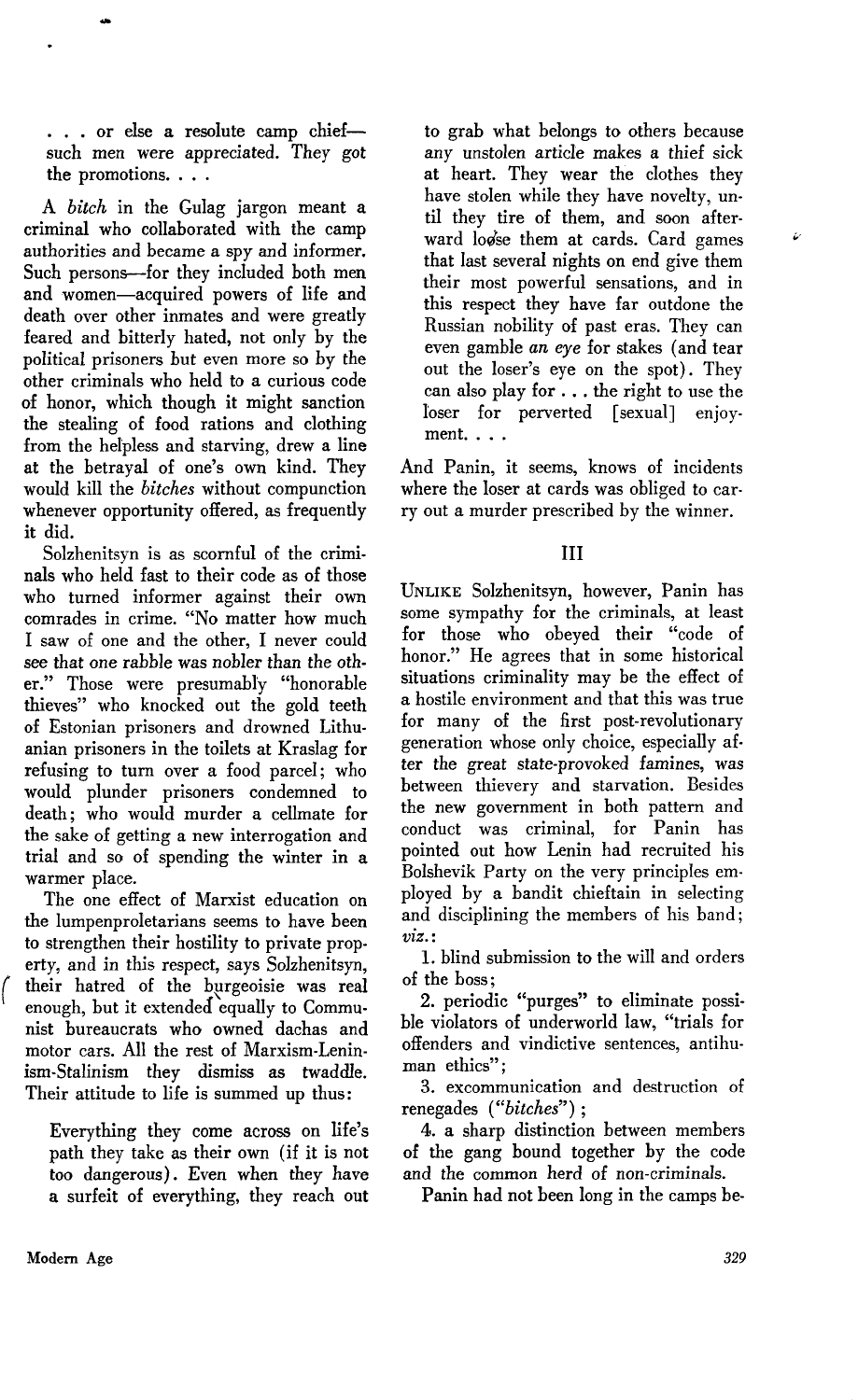fore deciding that each of them is a microscopic mirror of Soviet life in general.

The camp's criminal element corresponds to the ruling Communist Party element, just as the Communist Party had modeled itself after an underworld gang. The most vicious segment among the criminals performs duties comparable to those of the Chekists, while the rest of them act as spies and informers. Their chiefs fulfill the functions of the judges. The *frayers,* the *muzhiks,* and the *Sidor Polikarpoviches* correspond to the ordinary masses outside the party. These people, like their kind outside, are isolated, timorous, cowardly, mean, easily swayed by rumors, without confidence in their own powers. . . .

Panin, though a Christian who believes the whole message of Christianity to be contained in the Lord's Prayer, nevertheless insists that the killing of informers is a jus· tified measure of defense against the evil power of the political police. "All my life," he writes,

I had been opposed to terrorism in any form and had always supported the struggle against it. But in conditions of unabated Chekist terrorism against prisoners in the camps, informers became instruments of terror, and were, in ef· fect, terrorists themselves. Under those circumstances the elimination of a notor· ious informant who had caused the death of several prisoners and under· mined the health of many others was an act of self-defense and self-preservation. . . . One had to cut off the tentacles of an octopus...

In the "hard labor" camp at Ekibastuz where Panin and Solzhenitsyn spent some of the latter months of their captivity in· formers were being done away with by the other prisoners at the rate of something like five or six a month, and without them the Chekists became virtually impotent. It was at Ekibastuz that a big riot and strike occurred in which Panin was a leader.

SoLZHENITSYN's RESEARCH has demolished a myth still fondly cherished by some Western liberals, and after the Twentieth Party Congress promoted by some Soviet historians:<sup>2</sup> that Stalin alone was responsible for the creation of the slave camps and that they represented a complete departure by the tyrant from the humanitarian concepts of Marxism and Leninism. They were, on the contrary, an inescapable corollary of the class war, which Lenin from the first was prepared to wage with all rigor and ruthlessness. Marxist and Leninist, too, was the principle of forced labor; prisoners of the workers' regime were not to waste time reading books or writing poems or arguing with one another about abstruse points of political theory, as the revolutionary forefathers had often been allowed to do in the latter days of the tsarist dispensation. Class enemies under Communism would atone for their sins against the dialectic of history by wholesome and productive labor. Or if any should prove so unregenerate as to refuse to labor at building Communism, his pro· letarian jailers were simply to forget to feed him. *Si quis non vult operari, nee man· ducet: <sup>3</sup>*it is perhaps the one point at which the Marxian and the Pauline scriptures accord.

If there was a slight delay about getting this salutary program into practice, it was because of the Left Socialist Revolutionaries. Having helped the Bolsheviks in October 1917 they were allowed for a brief time afterward to share the power with them and to control among other things the ministry of justice. These Left Essars, as the sarcastic Solzhenitsyn puts it, were tainted by "rotten petty-bourgeois concepts of freedom" and showed no disposition to adopt and enforce "the progressive principle of forced labor." But in July, 1918, the Left Essars were purged from the govern· ment, suppressed elsewhere, and haughtily relegated by Comrade Trotsky to the "dust· bin of history." The prisons which had been pretty well emptied under the provi-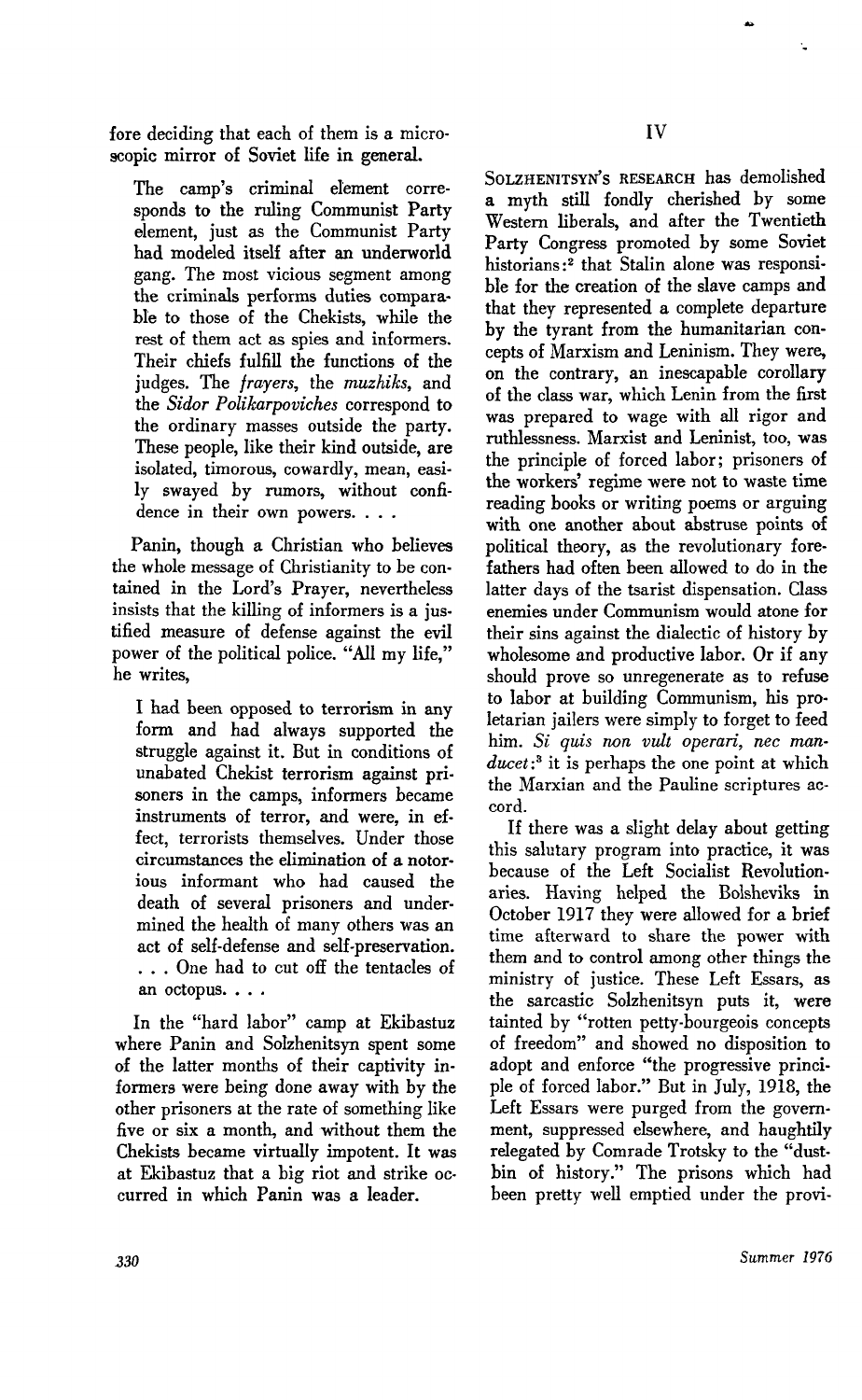sional government began to fill up rapidly with various sorts of class enemies and new prisons were created by seizing monasteries and convents and evicting the monks and other religious. The first of the great arctic prison camps was created in the Solovetsky Islands of the White Sea where a famous monastery had existed since mediaeval times, to which a cathedral and a score of other churches had subsequently been added, and where a kremlin, or fortress, had been built by the tsars to discourage invasions from Scandinavia.

At Solovetsky there seem to have been at first few criminal prisoners and only a handful of Chekists. The administration seems to have been mostly in the hands of the prisoners themselves and discipline, often cruel and erratic, left oddly enough to former White officers from the armies of Kolchak, Denikin, and Wrangel. There were acute shortages of everything, hut particularly of clothing, and in the arctic winter many prisoners had nothing to wear hut burlap sacks into which apertures had been cut for the head, arms and legs. Prisoners condemned to be shot were required to strip themselves naked before being taken to the place of execution. Solzhenitsyn tells of a debonair aristocrat named Georgi Mikhailovich Osorgin, who was sentenced to die on the very day he was expecting a visit from his beautiful young wife.

Osorgin begged his jailors not to spoil his wife's visit for her. He promised that he would not let her stay more than three days and that they could shoot him as soon as she left. And here is the kind of self-control this meant, the sort of thing we have forgotten because of the anathema we have heaped upon the aristocracy, we who whine at every petty misfortune and every petty pain. For three days he never left his wife's side, and he had to keep her from guessing the situation! He must not hint at it even in one single phrase! He must not allow his spirits to quaver. He must not allow his eyes to darken. Just once (his wife is alive and she remembers it now),

when they were walking along the Holy Lake, she turned and saw that her husband had clutched his head in torment. "What's wrong?" "Nothing," he answered instantly. She could have stayed still longer, hut he begged her to leave. As the steamer pulled away from the wharf, he was already undressing to he shot.

v

AMoNG THE MANY other visitors to Solovetsky was the great proletarian literary light, Maxim Gorky. He seemed especially impressed by his inspection of the children's colony, where a bit of Potemkin magic, similar to that performed for Mrs. Roosevelt's benefit at Butyrik Prison," had been hurriedly attempted. Gorki observed with pleasure the neatness and comfort of the appointments and the happy faces of the children who gathered round him and his entourage of G.P.U. officers.

All of a sudden a fourteen-year-old hoy said: "Listen, Gorky! Everything you see here is false. Do you want to know the truth? Shall I tell you?" Yes, nodded the writer. Yes, he wanted to know the truth.... And so everyone was ordered to leave, including the children and the accompanying *gaypayooshniki*  -and the boy spent an hour and a half telling the whole story to the lanky old man. Gorky left the barracks, streaming tears. He was given a carriage to go to dinner at the villa of the camp chief. And the boys rushed hack to the barracks. "Did you tell him about the *mosquito treatment?"* "Yes." "Did you tell him about the *pole torture?"* "Yes,'' "Did you tell him about the prisoners hitched up instead of horses?" "Yes." "And how they roll them down the stairs? And about being made to spend the night in the snow?" And it turned out that the truth-loving hoy had told all. . . . But we don't even know his  $name. . .$ 

On June 23 [1929] Gorky left Solovki.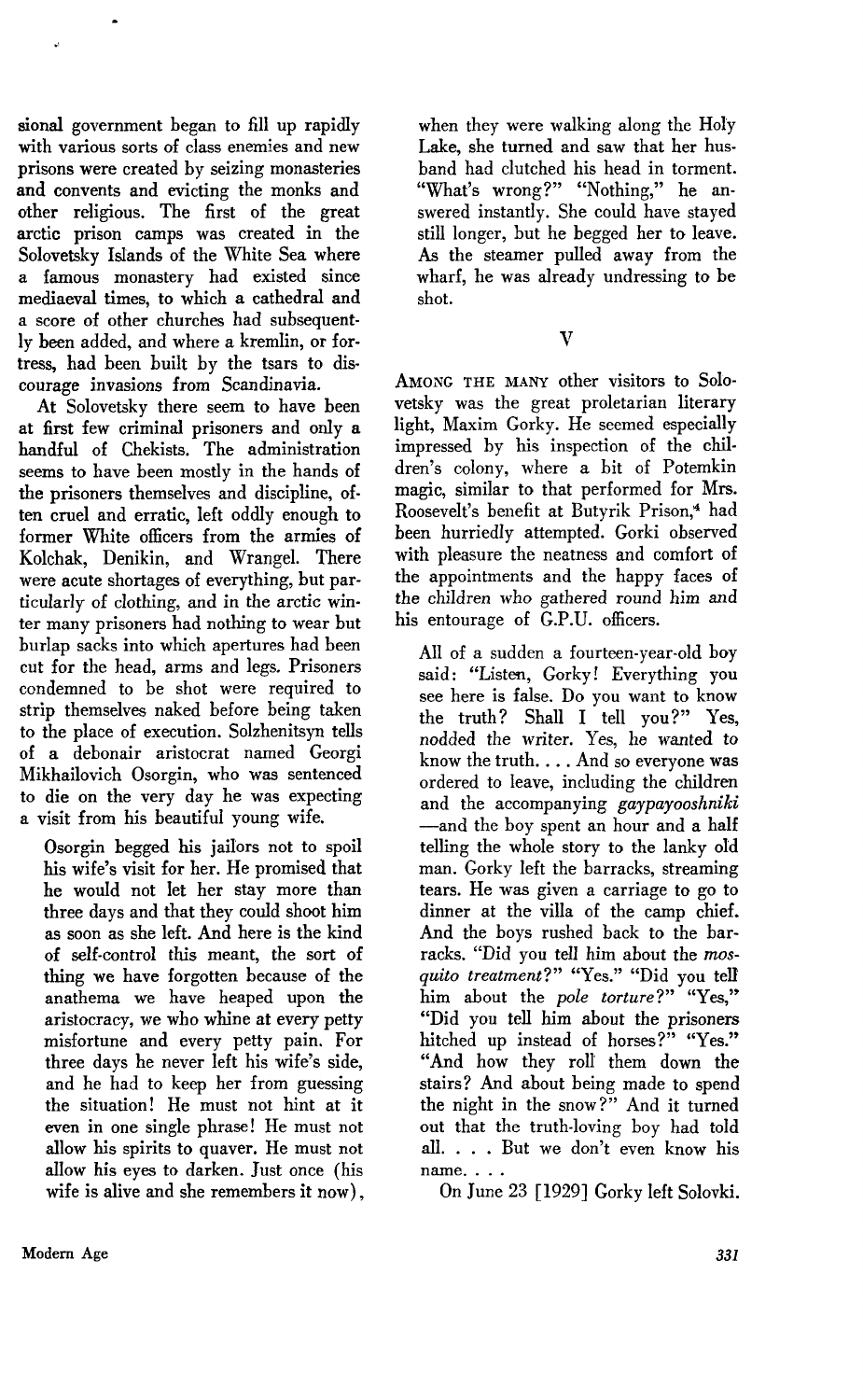Hardly his steamer pulled away from the pier than they shot the boy.... And that was how faith in justice was instilled in the new generation.

VI

AT ABOUT this point in Solzhenitsyn's narrative a strange and sinister genius named Naftaly Aronovich Frenkel makes his entrance. There is a persistent legend that it was Frenkel who conceived the whole scheme of the "corrective labor camps," as they are still called, hut Solzhenitsyn, as we have seen, has traced them to Lenin and to the very first year of the Bolshevik dispensation, and the germinal idea of them hack a century to Marx and Engels in their *Critique of the Gotha Program.* What Frenkel actually did, however, was to draw up and put into effect a reorganization of forced labor out of which arose the vast Gulag empire and enabled Stalin in a few short decades to transform Russia from a backward feudal and agricultural society into a powerful modern industrial state. Frenkel, observes Solzhenitsyn,

was one of those successful men of action whom History awaits and summons to itself. . . . Every genuine prophet arrives when he is most acutely needed. Frenkel arrived at the Archipelago just at the beginning of the metastases.

He was not a Russian and perhaps never at any time a Marxist at heart. He was a Jew horn in Constantinople and became at an early age a big-scale entrepreneur and a millionaire. He owned steamships and a newspaper and in late tsarist times controlled a great lumbering industry in the Black Sea region with headquarters at Mariupol in the southeastern Ukraine. In the First World War he is said to have trafficked for a time in arms, but in 1916, sensing the approach of revolution, he returned to Turkey, hut was afterward lured back to Russia by the opportunities opened to his special talents by Lenin's New Economic Policy. Solzhenitsyn says that it was at the instigation of the G. P. U. that Frenkel opened a black market operation for the buying of gold and other valuables with paper rubles; the gold went into the Chekist treasury, hut when the NEP came to an end Frenkel's ungrateful partners threw him into their Lubyanka. Whether it was there or at Solovetsky-to which he was presently transferred-that Frenkel drew up his master plan of reorganization is uncertain. What is certain is that:

·.

One day in 1929 an airplane flew from Moscow to get Frenkel and brought him to an appointment with Stalin. The Best Friend of the Prisoners (and the Best Friend of the Chekists) talked interestedly with Frenkel for three hours.... It was Frenkel in person, apparently on that precise occasion, who proposed the all-embracing system of prisoners . . . which left no leeway to the camp chiefs and even less to the prisoner: everyone not engaged in providing essential services for the camp, not verified as being ill, and not undergoing correction in a punishment cell must drag his workload every day of his sentence. The world history of hard labor has never known such universality! It was Frenkel who outlined a unified system of redistribution of the meagre food supplies for the whole Archipelago--a scale for bread rations and a scale for hot-food rations which was adapted by him from the Eskimos: a fish on a pole held out in front of the running dog team. . . .

This was the Frenkel who told the Party bosses that, "We have to squeeze everything out of a prisoner in the first three months," meaning no doubt that this was about as long as the prisoner under camp conditions could be expected to carry his full work load and to draw his ration.

After the interview with Stalin Frenkel was of course set free and as a beginning placed in charge of the fearful White Sea-Baltic canal project to which so many tens of thousands of lives were to be sacrificed. Because of the absence of machinery and of such vital requirements as steel and con-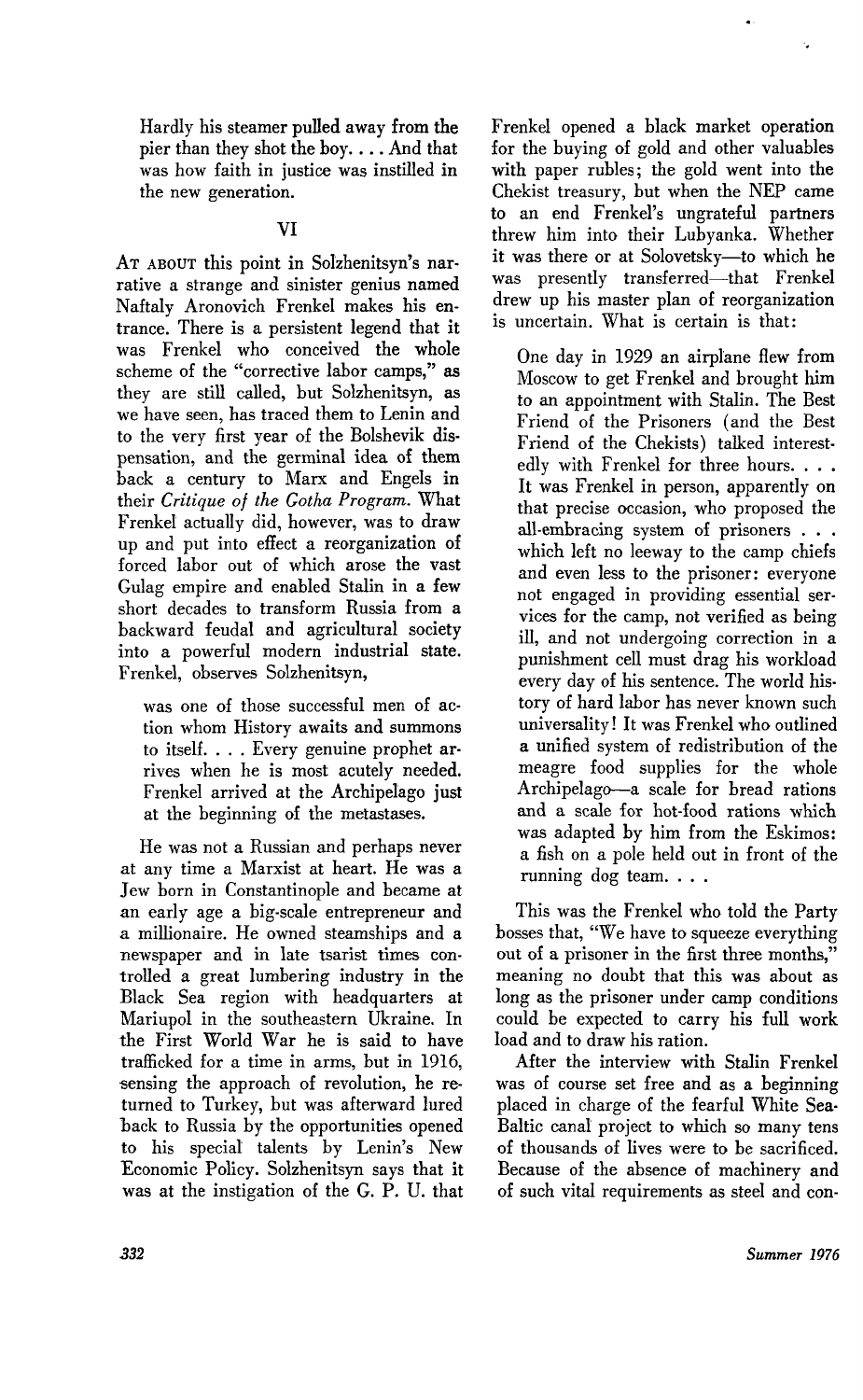crete it was an almost impossible assignment, but by sheer will and ruthless expenditure of flesh and blood he managed somehow to push it through to completion. For this he received the Order of Lenin, though it was only the first of his many grandiose exploits of construction. The wastage of lives and manpower was the least of his problems, for there was an exhaustless reservoir of replacements which included virtually the whole population. Under one or another article of the Criminal Code almost anyone could be sent to the camps for anything, including Chekists whose leaders had fallen into disgrace. Solzhenitsyn offers some bizarre examples: a former diplomat sentenced for saying that Gorky was not a good writer; a certain Skvortsov given fifteen years for comparing the proletarian Gorky unfavorably with the bourgeois Pushkin; a tailor putting aside his needle by sticking it into a newspaper and inadvertently piercing the eye of a photograph of Kaganovich and thereby getting himself ten years for terrorism; a saleswoman who got the same sentence for the same offense because she allowed one of several pieces of soap she was holding to fall on a newspaper portrait of Stalin; a shepherd enraged by a cow that refused to obey him, called her a "collective farm<br>whore," and so became another terrorist; a young woman arrested after leaving a church and accused of having prayed-silently of course-for the death of Stalin. The list of such juridical lunacies could no doubt be extended indefinitely, and Solzhenitsyn in fact extends it over several pages.

Ten years ago, as he was working on the final phases of this book, Solzhenitsyn decided on a brief and surreptitious visit to the first great monument to Stalin's economic transformation of Russia *on* which the party propagandists had expended so much exultation-where Naftaly Frenkel won the first of his accolades and where such a multitude of famished and exhausted prisoners found their graves. Solzhenitsyn was astonished to discover that the world-famous White Sea-Baltic Canal was virtually devoid of traffic and presently learned the reason. It is only sixteen feet deep and hence unnavigable by vessels of any considerable draft. It is also, he was told, frozen solid for about half of every year.

### VII

THESE BOOKS, and especially Solzhenitsyn's, are much more than extended and important addenda to the long catalogue of titanic cruelties, maniacal stupidities, and ideologic bigotries compiled from the revelations of other survivors of the Gulag empire, beginning more than a generation ago with Professor Tchemavin's *I Speak for the Silent.* Of even greater and ominous import is their testimony to the almost universal corruption of a society in which treachery and slander are accounted the highest civic virtues, where *out* of fear, envy, secret malice, or mere ambition men, women, and even children are led to deliver neighbors, colleagues, bosom friends and even close kindred to the merciless political police and to the horror of the slave camps. Wives renounced their husbands, and *vice versa,* children renounced their parents. "And thus," says Solzhenitsyn, "they save their lives." Sometimes, too, their careers. One thinks for example of Sergei Vavilov who retained his job as head of the Soviet Academy of Sciences and the ostensible favor of Stalin, while his brother Nikolai Vavilov, the world-famous geneticist, after enduring four hundred ordeals by interrogation and refusing at any to confess his crimes against Darwin, Marx, and Trofim Lysenko died of starvation in an arctic camp.

'Not of course to be confused with Andrei Zakharov, the Nobel Prize-winner who is proving himself as much a headache to the Soviet Establishment as Solzhenitsyn had been.

*•ct. Let History Judge: Origins and Consequences of Stalinism* (New York: Alfred A. Knopf, 1972).

'"If any should not work, neither should he eat." II Thessalonians. 3:10.

'See *The First Circle,* Chapter 54 (London: Collins & Harvill Press, 1968).